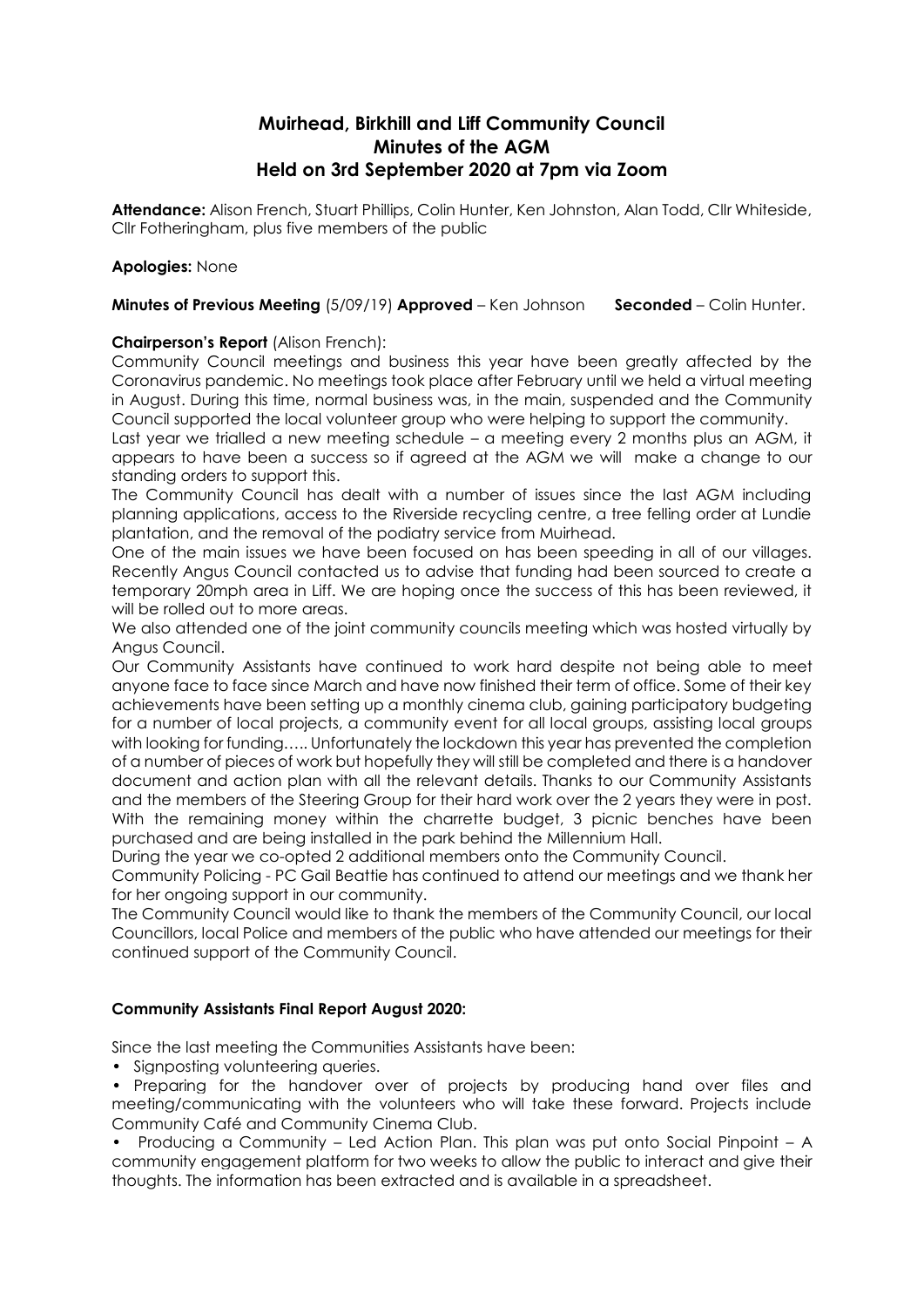• Assisting Angus Council with finding volunteers to assist with food deliveries/prescriptions to people shielding in the community.

• Placing an order for the new noticeboard at the Coop and arranging delivery. It is currently at Evelyn Scanlan's house awaiting installation.

• Trying to find out the landowner on the fields along the north side of the Coupar Angus road (A923) between the Lundie Castle road end (grid ref. NO309353) and the top of the Fowlis Brae (NO317349). Recent works were carried out by Scottish Water on the fields and we were hoping it could be turned into a field-side path and direct crossings could be established to Core Path 215 (which also links to Piperdam) and to the Fowlis Brae and beyond. Have been in touch with Roads and Traffic, any future communication will go to Colin Hunter of the MBL Community Council.

• Continuing work on a resilience plan for the West Sidlaw area and a rural transport plan, which hopefully the Public Transport Team can implement the findings/recommendations.

• Made a newsletter, detailing all the work over the two years of the CA post. 1600 were printed from the budget and delivered to all the households in the area with the help of the Steering Group and CC.

• Ensuring the whole community is aware the CA post is coming to an end by putting on newsletter, emailing groups and sharing on social media.

• Looking into funding options for Lundie Hall car park and making contact with Angus Funding team to assist the committee in the future.

• Trying to find a volunteer to lead a community sing along at the end of the year, seeing as a choir leader could not be found. All contact details have been passed to Hong Zhang Communities Officer, who will contact if any singing related projects are to start up in the area in the future.

# **Secretary's Report**: None

**Planning Contact Report:** (Stuart Phillips) Period September 2019 – August 2020

Number of planning applications: 20 Approved subject to conditions: 2 Approved without change: 8 Refused: 1 under appeal Withdrawn: 2 Undecided: 7

**Finance Report:** (Colin Hunter) - Annual Accounts The Audited Accounts were signed off on date and submitted to Angus Council.

Statement of Income and Expenditure for Muirhead and Birkhill Community Council for 1st Apr 2019 to 31st Mar 2020

| <b>Opening Balance</b>                                                  | £5304.71 |
|-------------------------------------------------------------------------|----------|
|                                                                         |          |
| <b>Income</b>                                                           |          |
| Angus Council grant                                                     | £740.00  |
| Reimbursement of office rent & purchases (Leader project)               | £610.45  |
| Participatory budgeting grants (£1500 x2 for community café and cinema) | £3000    |
|                                                                         |          |
| <b>Expenditure</b>                                                      |          |
| Leader project - office rent + WiFi June 2019                           | £245     |
| <b>Community Council insurance</b>                                      | £125.01  |
| Lundie Hall Defibrillator Cabinet                                       | £500     |
| Hire of hall for Community Council Meetings                             | £130     |
| Leader project - office rent + WiFi Sept 2019                           | £245     |
| Leader project - office rent + WiFi Dec 2019                            | £245     |
| Leader project - office rent + WiFi Mar 2020                            | £245     |